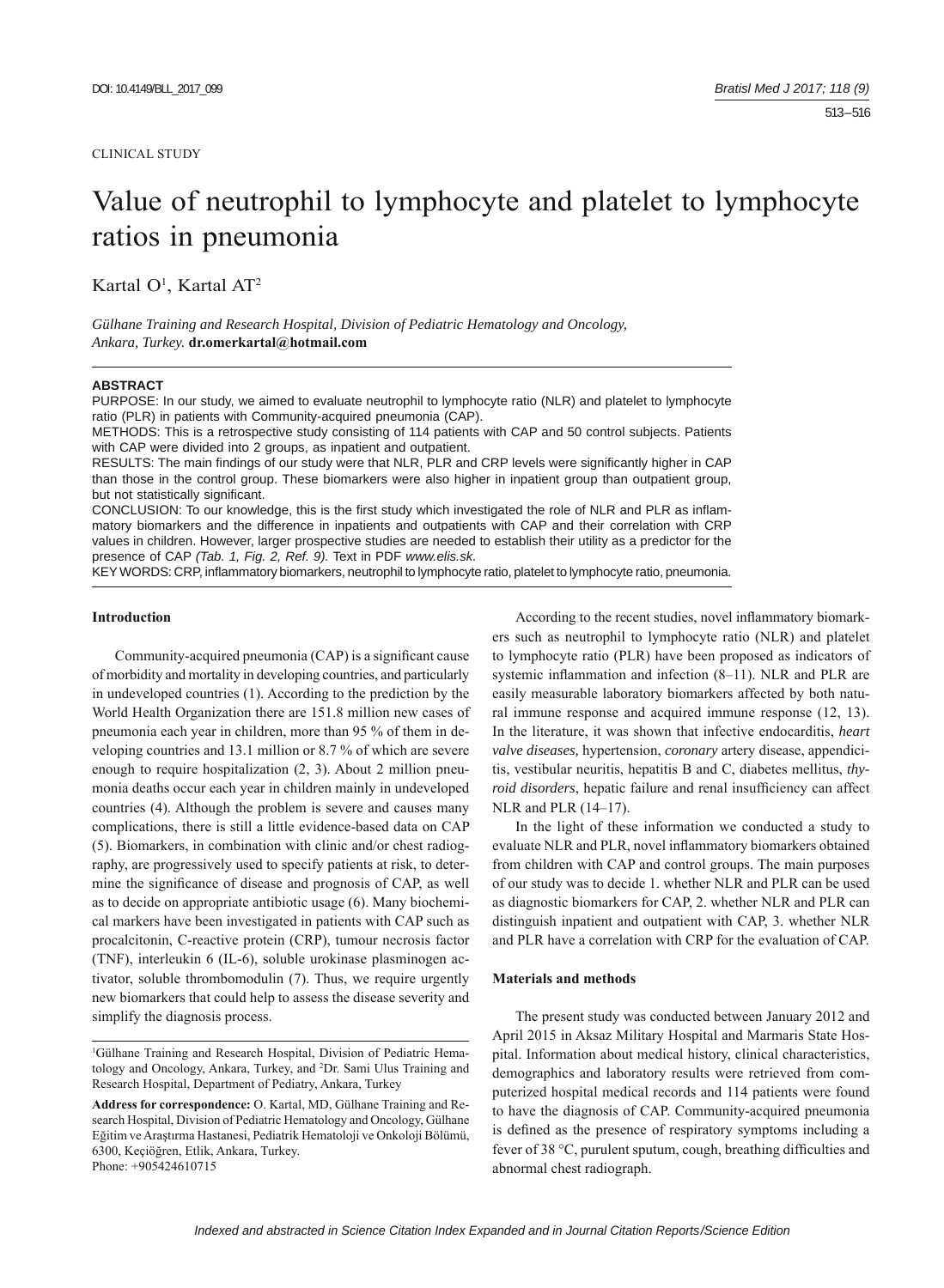### *Bratisl Med J 2017; 118 (9)*

513 – 516

**Tab. 1. Demographic and clinical characteristics.**

| Inpatient $(n=36)$ | Outpatient( $n=78$ ) | $Control(n=50)$    |           |
|--------------------|----------------------|--------------------|-----------|
| $60.04 \pm 22.70$  | $69.79 \pm 27.91$    | $62.00 \pm 21.55$  | <b>NS</b> |
| 23/13              | 36/42                | 27/23              | <b>NS</b> |
| $11.86\pm4.38$     | $11.28 \pm 3.32$     | $8.61 \pm 4.63$    | < 0.001   |
| $8.30 \pm 3.79$    | $8.27 \pm 6.22$      | $5.43 \pm 2.93$    | 0.002     |
| $3.16 \pm 1.24$    | $3.11 \pm 1.04$      | $2.74 \pm 1.01$    | 0.015     |
| 296.14±78.75       | $304.55 \pm 77.98$   | $321.33 \pm 64.78$ | <b>NS</b> |
| $40.64 \pm 25.83$  | $39.85 \pm 24.66$    | $6.50 \pm 1.69$    | < 0.001   |
| $3.48 \pm 1.32$    | $3.10 \pm 1.24$      | $2.46 \pm 0.56$    | < 0.001   |
| 120.42±37.76       | $118.68\pm34.41$     | $105.04 \pm 28.56$ | < 0.001   |
|                    |                      |                    |           |

Values are expressed as mean±SD. NS – not significant; WBC – white blood cell; CRP – C-reactive protein; NLR – neutrophil to lymphocyte ratio; PLR – platelet to lymphocyte ratio

Patients with CAP were divided into 2 groups, as inpatient and outpatient. The control group included 50 age and sex matched healthy subjects. Complete blood count parameters were measured by an automatic blood counter (Abbott Cell-Dyne Ruby; IL 60064 USA). NLR and PLR were calculated as the ratio of the neutrophils and platelets to lymphocytes. CRP was measured by turbidimetry (UniCelR DxC 800; Beckman Coulter, Pasadena, California, U.S.A.) from blood samples. Patients with chronic inflammatory disorders, infections except CAP, diabetes mellitus, hypertension, chronic renal or hepatic disease, hematological diseases, inflammatory bowel disease, chronic obstructive pulmonary disease, obstructive sleep apnea, allergic rhinitis, asthma, malnutrition, blood transfusion within the last 3 months, and those who did not undergo a blood analysis were excluded from the study. None of the patients had received steroid therapy or another anti-inflammatory drug. The study protocol was approved by the Medical Ethics Committee of Mugla University and conducted in accordance with the ethical principles described by the Declaration of Helsinki.

#### *Statistical analysis*

The data were evaluated using SPSS (Statistical Package for Social Sciences) 21.0 program for Windows. Continuous variables were measured as mean+standard deviation. The normality of the distribution of continuous variables was confirmed by Kolmogorov-Smirnov test. One-way analysis of variance was used to evaluate comparisons between the groups. Post hoc analysis was carried out by Tukey test. Pearson correlation analysis was used to

assess the relationships. Receiver-operating characteristic (ROC) curve analysis was used to determine the optimum cut off levels of white blood cell (WBC), NLR, PLR and CRP. A p < 0.05 was considered significant.

# **Results**

Our study included 114 patients with CAP (78 outpatient; 36 inpatient) and 50 healthy, age and gender matched control subjects. Male/female ratio of outpatient and inpatient with CAP was 36/42 and 23/13, respectively, while it was 27/23 for the control group. Mean age of outpatient, inpatient and the control group was  $69.79 \pm 27.91$ ;  $60.04 \pm 22.70$ ;  $62.00 \pm 21.55$  months, respectively. Male/female ratio and mean age of the patient groups and the control group were both similar ( $p > 0.05$ ). The main clinical and laboratory data of the patient and the control group are summarized in Table 1.

The mean CRP levels of the control, inpatient, and outpatient groups were  $6.50 \pm 1.69$ ,  $40.64 \pm 25.83$ , and  $39.85 \pm 24.66$ , respectively ( $p < 0.05$ ). The mean NLR levels of the control, inpatient, and outpatient groups were  $2.46 \pm 0.56$ ,  $3.48 \pm 1.32$ , and  $3.10 \pm 1.32$ 1.24, respectively ( $p < 0.05$ ). The mean PLR levels of the control, inpatient, and outpatient groups were  $105.04 \pm 28.56$ , 120.42  $\pm$  37.76, and 118.68  $\pm$  34.41, respectively (p < 0.05). The mean CRP, NLR and PLR levels of inpatient and outpatient groups were significantly higher than the control group ( $p \le 0.05$ ). However, there was no statistically significant difference between inpatient and outpatient groups ( $p > 0.05$ ).



Fig. 1a, 1b, 1c. Correlation analysis showing statistically significant positive correlation between NLR and CRP; PLR and CRP; NLR and PLR.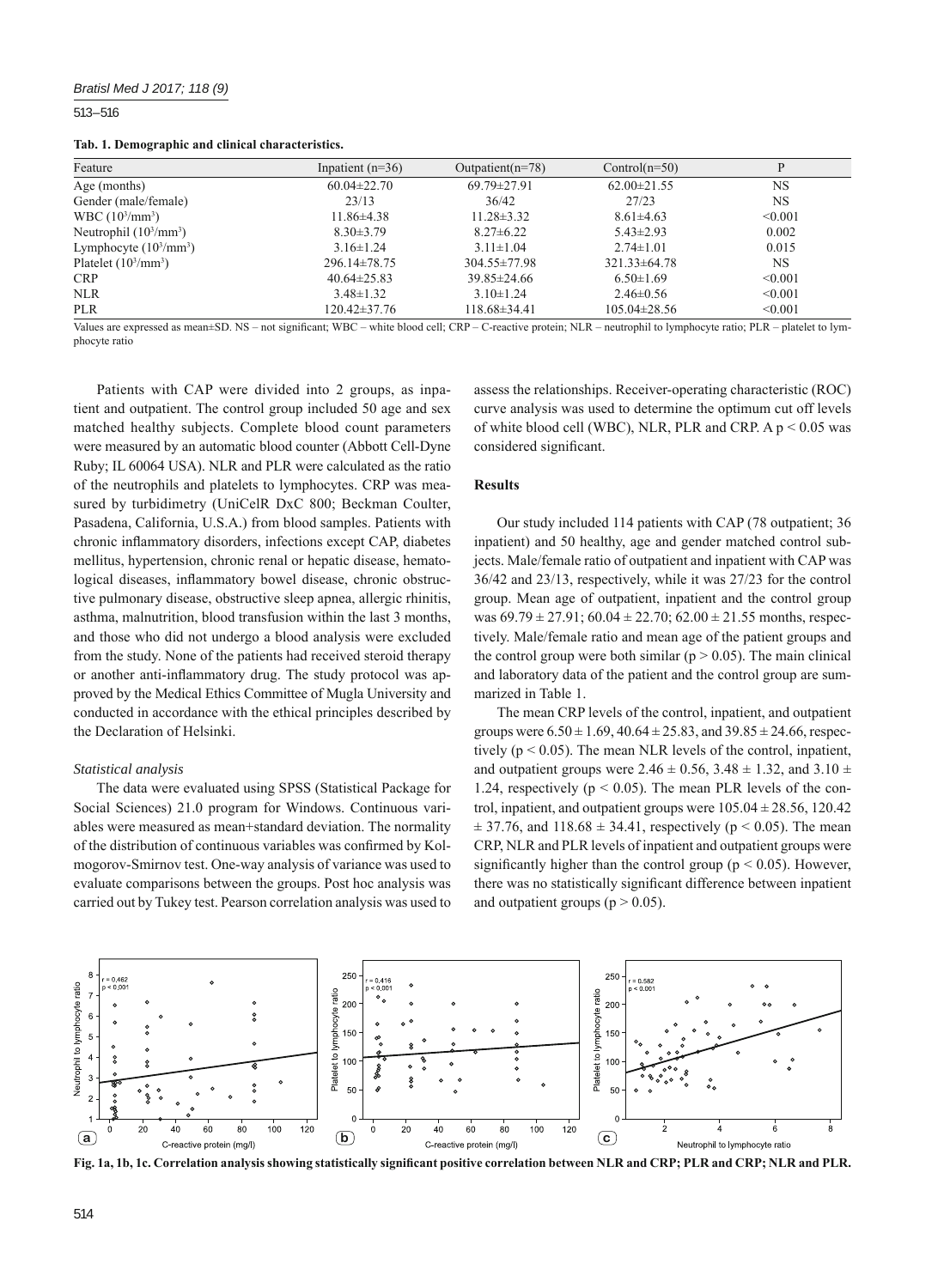

**Fig. 2. A plot for comparison of ROC curves among WBC, CRP, NLR, PLR variables. AUC values were found to be 0.66 (0.56–0.77), 0.69 (0.58–0.79), 0.68 (0.49–0.72), 0.63 (0.51–0.73) respectively, and there**  was no significant difference between any two AUC values (p > 0.05).

Correlation analysis revealed that NLR had a positive correlation with CRP ( $r = 0.462$ ,  $p < 0.001$ ) and PLR ( $r = 0.582$ ,  $p <$ 0.001). And also, there was a positive correlation between PLR and CRP ( $r = 0.416$ ,  $p < 0.001$ ) (Figs1a,1b, 1c).

A plot for comparison of ROC curves among WBC, CRP, NLR, PLR variables is shown in Figure 2. The *area under the curve* (AUC) values were found to be 0.66 (0.56–0.77), 0.69 (0.58–0.79), 0.68 (0.49–0.72), 0.63 (0.51–0.73) respectively, and there was no significant difference between any two AUC values  $(p > 0.05)$ . A cut-off value of 20.25 mg/l for CRP was obtained to predict patients with CAP with a sensitivity of 81 % and a specificity of 47 % ( $p < 0.05$ ). A cut-off value of 2.54 for NLR was obtained to predict patients with CAP with a sensitivity of 83 % and a specificity of 44 % ( $p < 0.05$ ). A cut-off value of 105.17 for PLR was obtained to predict patients with CAP with a sensitivity of 75 % and a specificity of 46 % ( $p < 0.05$ ).

## **Discussion**

The main findings of our study were that NLR, PLR and CRP levels were significantly higher in CAP than those in the control group. These biomarkers were also higher in inpatient group than outpatient group, but not statistically significant. NLR and PLR levels were positively correlated with CRP values. To our knowledge, this is the first study which investigated the role of NLR and PLR as inflammatory biomarkers to differentiate inpatient and outpatient with CAP and their correlation with CRP values in children.

Interleukin-6 and TNF, which are involved in the pathogenesis of inflammatory processes, are known to enhance NLR  $(19-21)$ . Additionally, platelets can influence the different cell types including T-lymphocytes, neutrophils, mononuclear phagocytes, endothelial cells and dendritic cells (22, 23). According to recent studies, activated platelets could trigger the inflammation (22, 23).

Many studies have shown that higher levels of NLR and PLR are associated with increased inflammation such as, in atherosclerosis, myocardial infarction, cystic fibrosis, familial mediterranean fever (FMF), diabetes mellitus, hypertension, metabolic syndrome and coronary artery disease (22–26). O'Brien et al found that NLR has remarkable correlation with clinical conditions in children with cystic fibrosis and children with an NLR≥3 have remarkablely poor lung performance and nutritional condition (27). In another study, Uluca et al showed that NLR is higher in the FMF attack group than in the attack-free FMF patients and healthy control group (28). Additionally, Fu et al evaluated 128 patients with rheumatoid arthritis and 78 healthy individuals and they speculated that NLR and PLR values may be used as potential indices for rheumatoid arthritis disease activity  $(29)$ . In the present study, our findings are also in accordance with these results.

According to the recent studies, there is a positive correlation between NLR, PLR and CRP. Ahsen et al detected a significantly positive correlation between NLR and CRP in patients with FMF. In this retrospective study, they found that NLR and CRP values of the patients were significantly higher than in the control group (21). The study, which was conducted by Fu et al also showed that NLR and PLR had a significantly positive correlation with CRP (29). In another study, Akboga et al have reported a close relationship between PLR and CRP values. This relationship verified that PLR was independently and positively associated with the severity of coronary atherosclerosis (26). Our results also highlighted a positive correlation between NLR, PLR and CRP.

#### **Limitations of the study**

The study has some limitations. First, our study was conducted retrospectively and sample size is relatively small. Second, we just used CRP as an inflammatory marker to establish a connection with NLR and PLR. We didn't use other inflammatory markers. Third, we only used a spot NLR and PLR values for the analysis, rather than follow-up values. Also, we didn't evaluate post-treatment NLR and PLR values.

#### **Conclusion**

NLR and PLR are quite simple, inexpensive and easily assessable novel inflammatory biomarkers when compared with other inflammatory markers, such as CRP, procalcitonin, IL-6, TNF and erythrocyte *sedimentation* rate. We found that NLR and PLR were significantly increased in CAP and our findings suggest that they can be used as a predictor for the presence of CAP. However, they are not good inflammatory biomarkers for inpatient or outpatient distinction. Further studies are needed to evaluate this relationship.